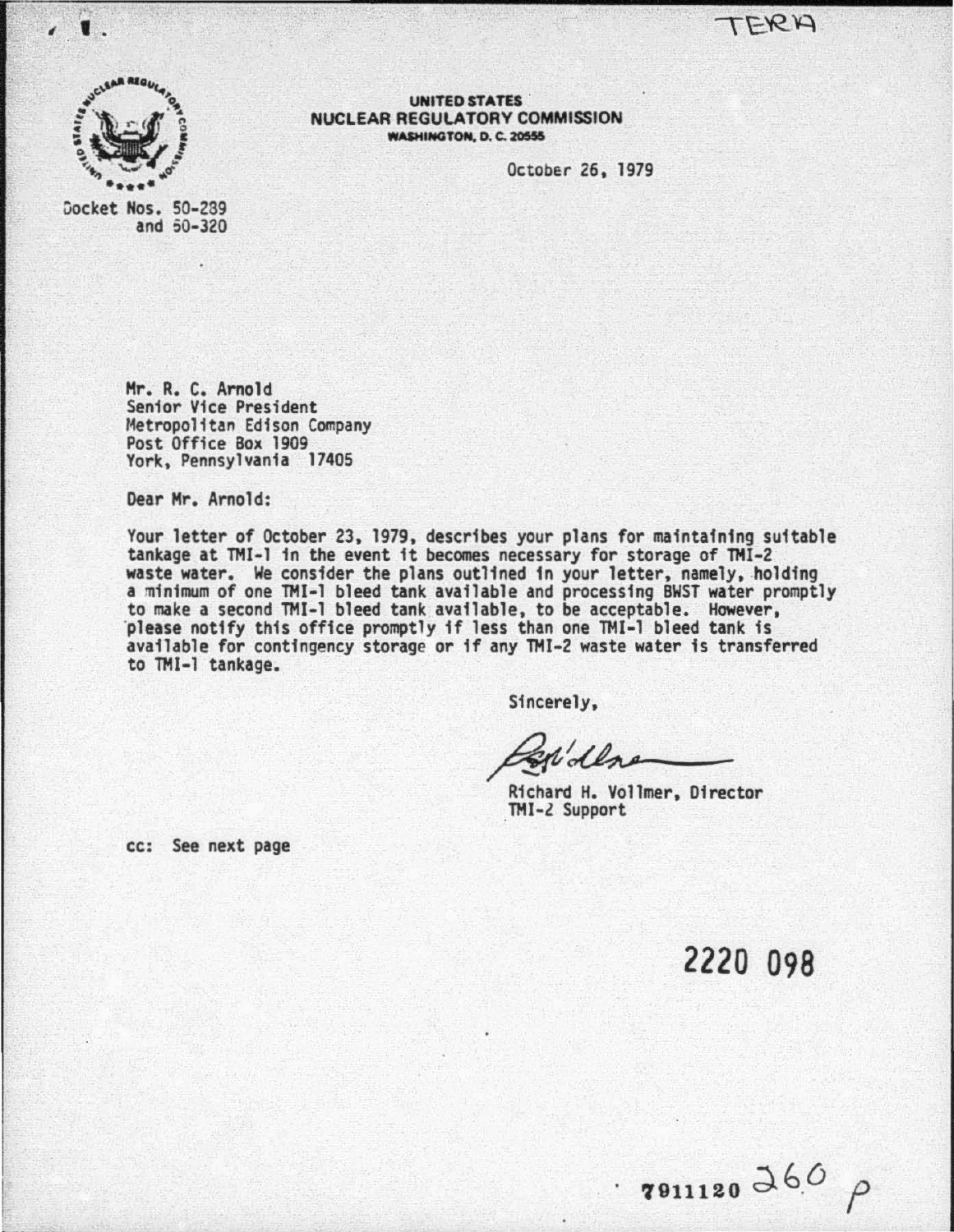#### Mr. R. C. Arnold - 2 - October 26. 1979

cc: Mr. J. G. Herbein Vice President Nuclear Operations<br>Metropolitan Edison Company P. 0. Box 480 Middletown. Pennsylvania 17057

> Hr. E. G. Wallace. Licensing Manager Metropolitan Edison Company 260 Cherry Hill Road Parsippany. New Jersey 07054

Hr. G. P. Miller Manager Support Services and Logistics<br>Mettrpolitan Edison Company<br>260 Cherry Hill Road Parsippany. New Jersey 07054

Mr. J. L. Seelinger<br>Superintendent, Unit 1 Metropolitan Edison Company<br>260 Cherry Hill Road Parsippany. New Jersey 07054

Mr. J. J. Colitz Manager. Plant Engineering Metropolitan Edison Company 260 Cherry Hill Road Parsippany. New Jersey 07054

Mr. I. R. Finfrock Jersey Central Power and Light Company Madison Avenue at Punch Bowl Road Morristown. New Jersey 07960

Mr. R. w. Conrad Pennsylvania Electric Company 1007 Broad Street Johnstown. Pennsylvania 15907

J. B. Lieberman. Esq. Metropolitan Edison Company 260 Cherry Hill Road Parsippany. New Jersey 07054

Hs. Mary V. Southard Chairperson, Citizens for a Safe Environment c/o Metropolitan Edison Company<br>260 Cherry Hill Road Parsippany. New Jersey 07054

Dr. Walter H. Jordan 881 W. Outer Drive Oak Ridge, Tennessee 37830

Or. Linda w. Little 5000 Hennitage Drive Raleigh, North Carolina 27612

George F. Trowbridge. Esq. Shaw. Pittman. Potts & Trowb1rdge 1800 M Street. N. W. Washington. D. c. 20006

Karin W. Carter, Esq.<br>505 Executive House P. 0. Box 2357 Harrisburg. Pennsylvania 17120

Honorable Mark Cohen<br>512 E-3 Main Capital Building Harrisburg, Pennsylvania 17120

Ellyn Weiss, Esq.<br>Sheldon, Harmon, Roisman & Weiss 1725 I Street, N. W., Suite 506 Washington, D. c. 20006

Hr. Steven C. Sholly 304 S. Market Street Mechanicsburg. Pennsylvania 17055

Mr. Thomas Gerusky<br>Bureau of Radiation Protection<br>Department of Environmental Resources P. 0. Box 2063 Harrisburg. Pennsylvania 17120

Mr. Harvin I. Lewis 6504 Bradford Terrace Philadelphia. Pennsylvania 19149

Hs. Jane Lee R.D. 3. Box 3521 Etters, Pennsylvania 17319

Walter W. Cohen, ConsumersAdvocate Department of Justice Strawberry Square. 14th Floor Harrisburg. Pennsylvania 17127

2220 099

~.r..-.................................. ...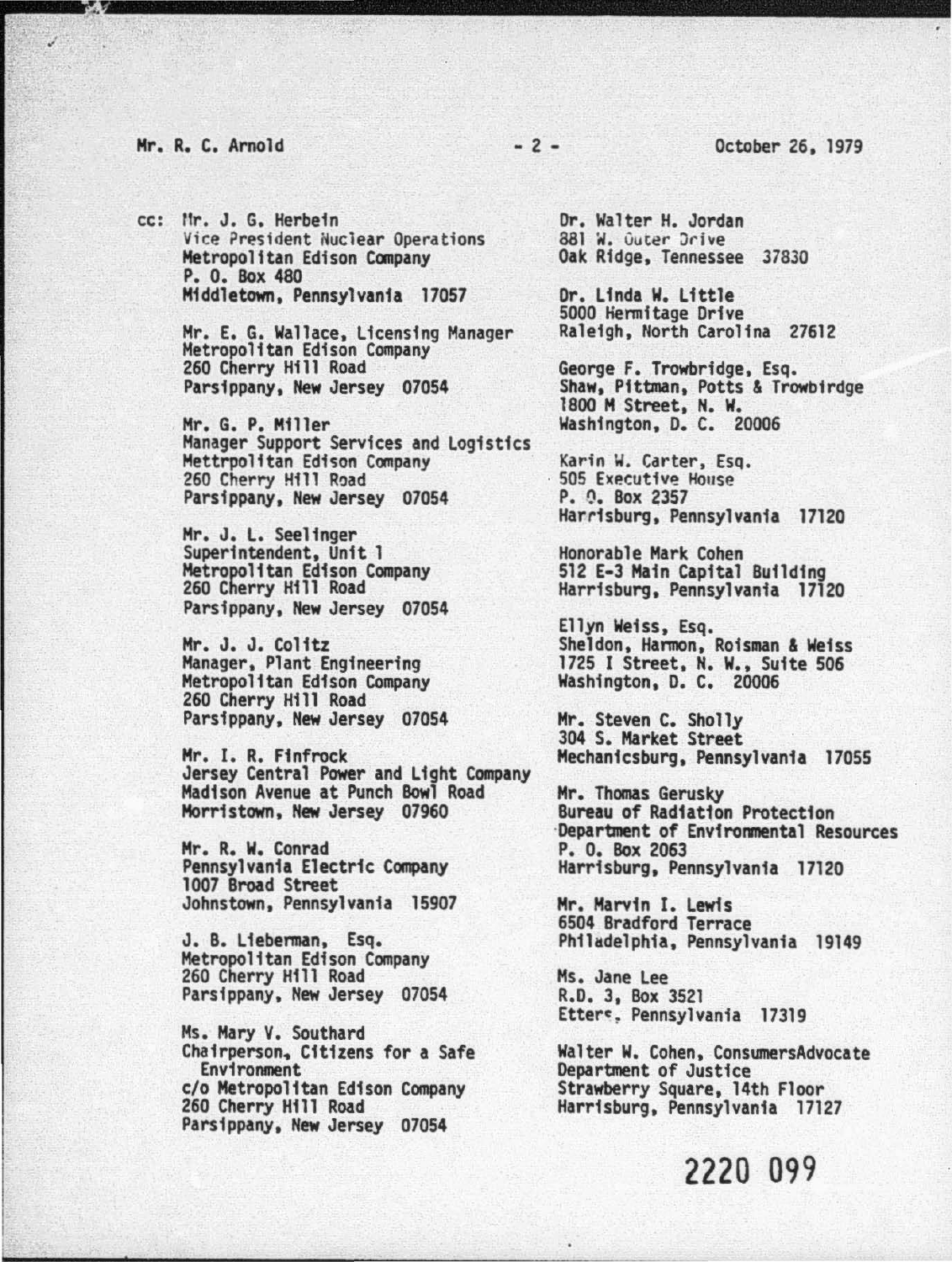# Mr. R. c. Arnold - 3 - October 26, 1979

cc: Robert L. Knupp, Esq. Assistant Solicitor Knupp and Andrews P. 0. Box P 407 H. Front Street Harrisburg. Pennsylvania 17108

> John E. Minnich, Chairman Dauphin County Board of Commissioners Dauphin County Courthouse Front and Market Streets Harrisburg, Pennsylvania 17101

Robert Q. Pollard Chesapeak Energy Alliance 609 Montpelier Street Baltimore. Maryland 21218

Chauncey Kepford Judith H. Johnsrud Environmental Coalition on Nuclear Power Dr. Edward 0. Swartz State College, Pennsylvania 16801 Londonderry Township

Ms. Frieda Berryhill, Chairlady Coalition for Nuclear Power Plant 2610 Grendon Drive Wilmington. Delaware 19808

Holly s. Keck Anti-Nuclear Group Representing York 245 w. Philadelphia Street York, Pennsylvania 17404

John levin. Esq. Post Office Box 2063 Pennsylvania Public Utilities Commission Harrisburg. Pennsylvania 17105 P. 0. Box 3265 Harrisburg. Pennsylvania 17120

Jordan D. Cunningham, Esq. Fox, Farr and Cunningham 2320 N. Second Street Harrisburg, Pennsylvania 17110

Hs. Kathy McCaughin Three Mile Island Alert. Inc. 23 South 21st Street Harrisburg. Pennsylvania 17104

Hs. Marjorie H. Aamodt  $R.D.$  #5 Coatesville. Pennsylvania 19320

Hs. Karen Sheldon Sheldon, Harmon. Roisman & Weiss 1725 I Street, N. W., Suite 506 Washington. D. c. 20006

Earl B. Hoffman Dauphin County Commissioner Dauphin County Courthouse Front and Market Streets Harrisburg, Pennsylvania 17101

Goerrnment Publications Section State of Library of Pennsylvania Box 1601 (Education Building) Harrisburg, Pennsylvania 17126

.RFD#l - Geyers Church Road Middletown, Pennsylvania 17057

Dauphin County Office Emergency<br>Preparedness<br>Court House, Room 7 Front & Market Streets Harrisburg, Pennsylvania 17101

Department *of* Environmental Resources ATTN: Director. Office of Radiological Health

Hr. Robert B. Borsum Babcock & Wilcox Nuclear Power Generation Division Suite 420, 7735 Old Georgetown Road Bethesda, Maryland 20014

Governor's Office of State Planning<br>and Development<br>ATTN: Coordinator, Pennsylvania<br>State Clearinghouse<br>P. 0. Box 1323<br>Harrisburg, Pennsylvania 17120

2220 100